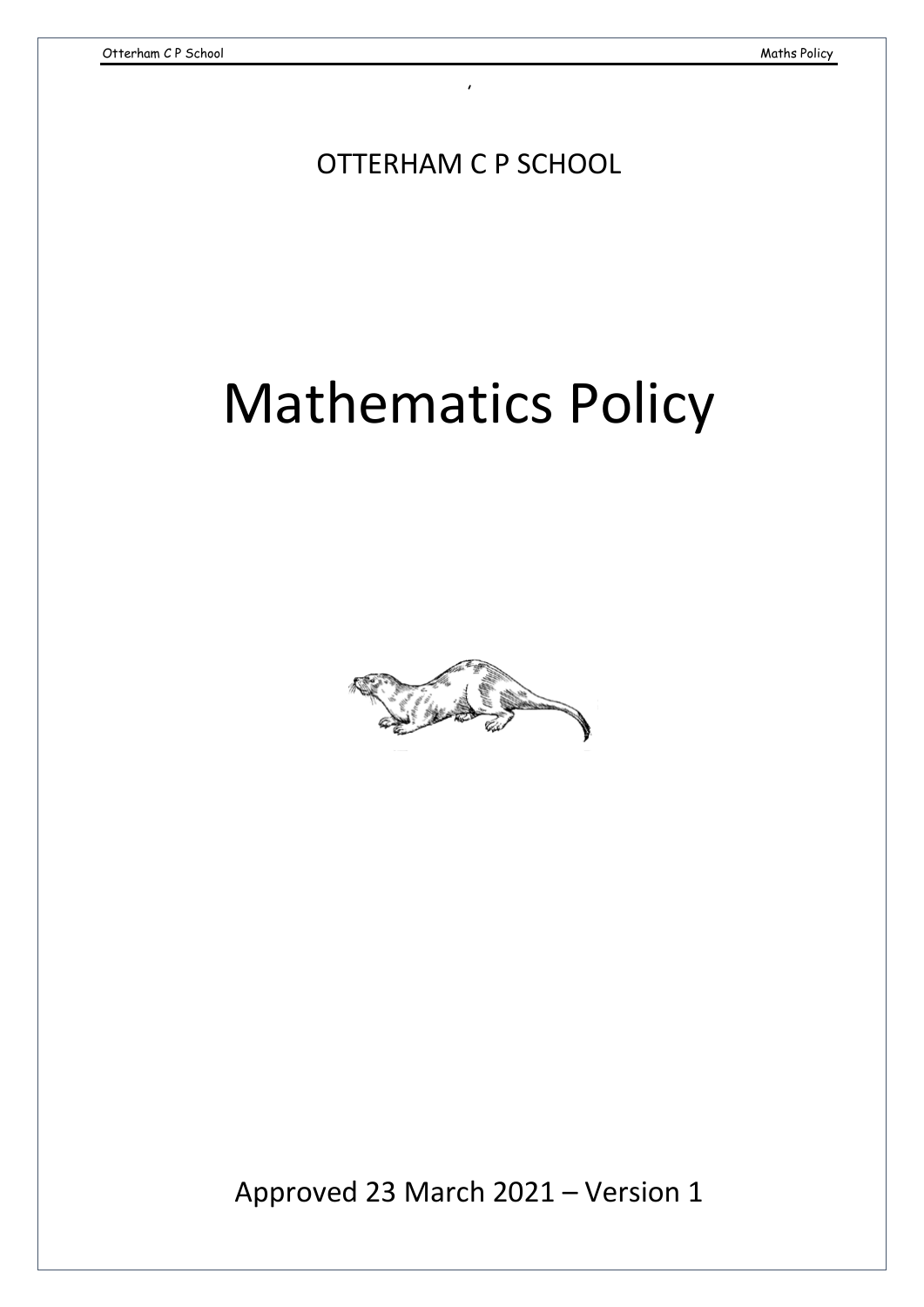At Otterham Primary School, we realise the importance of Mathematics as a vital everyday life skill. We understand that it is integral to all aspects of life and with this in mind, we endeavour to ensure that children develop a positive, enthusiastic and resilient attitude towards the subject that will stay with them for life.

At Otterham Primary, we want all children to consider themselves mathematicians and our mission is to:

- develop positive attitudes towards mathematics and give children a sense of achievement and enjoyment
- raise the children's confidence in order for them to develop persistence and perseverance to overcome difficulties in mathematics.
- stimulate a natural curiosity, to ask questions, explore patterns and explain their reasoning through discussion with maths partners or groups.
- raise children's self esteem and give them the tools to become independent, confident and logical thinkers.
- develop a secure understanding of methods for calculating the four operations, which follows our calculation policy
- ensure children have an efficient range of strategies to solve mental calculations

We want all children to benefit from an exciting, balanced and inclusive maths curriculum and understand that this is key to ensuring that each child reaches their full potential. In order to achieve this, we make the most of the resources available including I.C.T and the outdoor learning space. As well as this, we make lessons relevant and meaningful through links to other areas of the curriculum and everyday life. This helps to ensure children understand how Maths relates to the wider world.

The movement towards achieving our vision includes the assessment of children's progress: ensuring that it is carefully monitored and celebrated. This aids us in measuring the impact and quality of the provision within our school.

As a result of this, we strive to develop the whole child as a life-long learner and competent mathematician.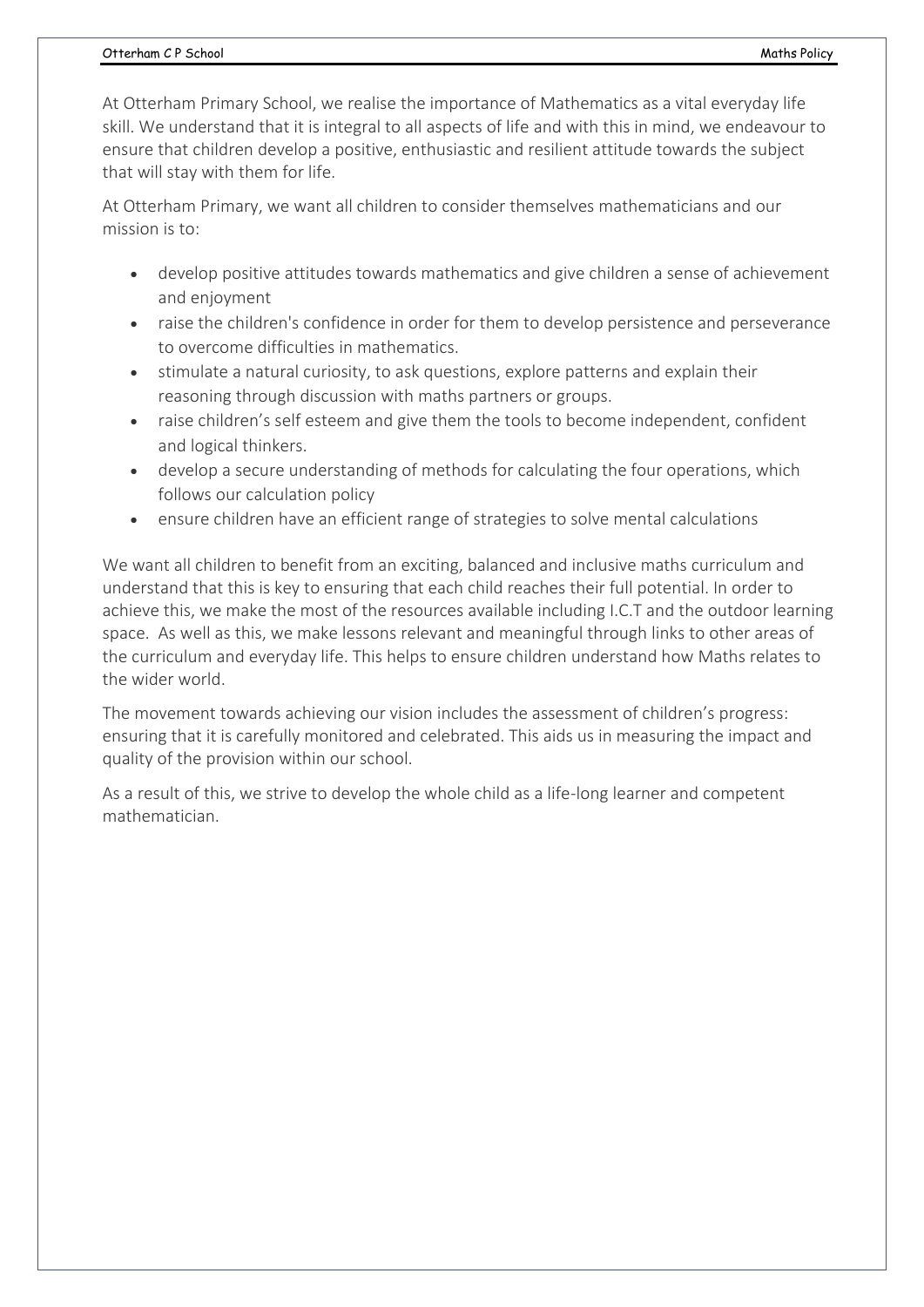The aims of the 2014 National Curriculum are for our pupils to:

- Become fluent in the fundamentals of mathematics through varied and frequent practice with complexity increasing over time.
- Develop conceptual understanding and ability to recall and apply knowledge rapidly and accurately.
- Reason mathematically; follow a line of enquiry, conjecture relationships and generalisations.
- Develop an argument, justification and proof by using mathematical language.
- Problem solve by applying knowledge to a variety of routine and non-routine problems. Breaking down problems into simpler steps and persevering in answering.

The National Curriculum sets out year-by-year programmes of study for key stages 1 and 2. This ensures continuity and progression in the teaching of mathematics.

The EYFS Statutory Framework 2014 sets standards for the learning, development and care of children from birth to five years old and supports an integrated approach to early learning. This is supported by the 'Development matters' non statutory guidance.

The EYFS Framework in relation to mathematics aims for our pupils to:

- develop and improve their skills in counting
- understand and use numbers
- calculate simple addition and subtraction problems
- describe shapes, spaces, and measures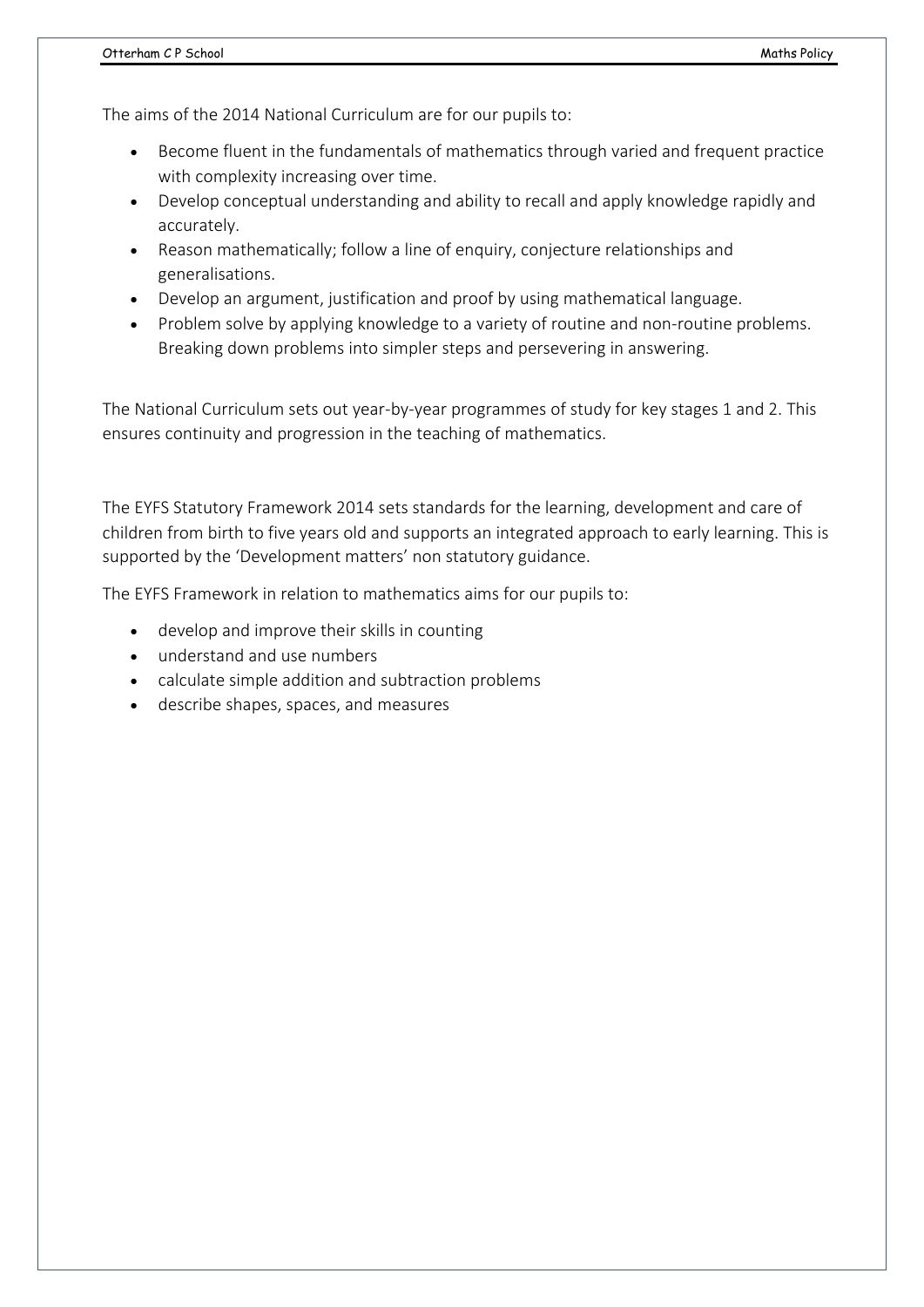# **The purpose of mathematics in our school is to develop:**

- positive attitudes towards the subject and awareness of the relevance of mathematics in the real world
- competence and confidence in using and applying mathematical knowledge, concepts and skills
- an ability to solve problems, to reason, to think logically and to work systematically and accurately
- initiative and motivation to work both independently and in cooperation with others
- confident communication of maths where pupils ask and answer questions, openly share work and learn from mistakes
- an ability to use and apply mathematics across the curriculum and in real life
- an understanding of mathematics through a process of enquiry and investigation

We aim to provide a stimulating and exciting learning environment that takes account of different learning styles and uses appropriate resources to maximise teaching & learning.

# **Breadth of study**

Careful planning and preparation ensures that throughout the school children engage in:

- practical activities and games using a variety of resources
- problem solving to challenge thinking
- individual, paired, group and whole class learning and discussions
- purposeful practise where time is given to apply their learning
- open and closed tasks
- a range of methods of calculating e.g. mental, pencil & paper and using a calculator
- working with computers as a mathematical tool

Through our creative approach to teaching and learning we also seek to explore and utilise further opportunities to use and apply mathematics across all subject areas.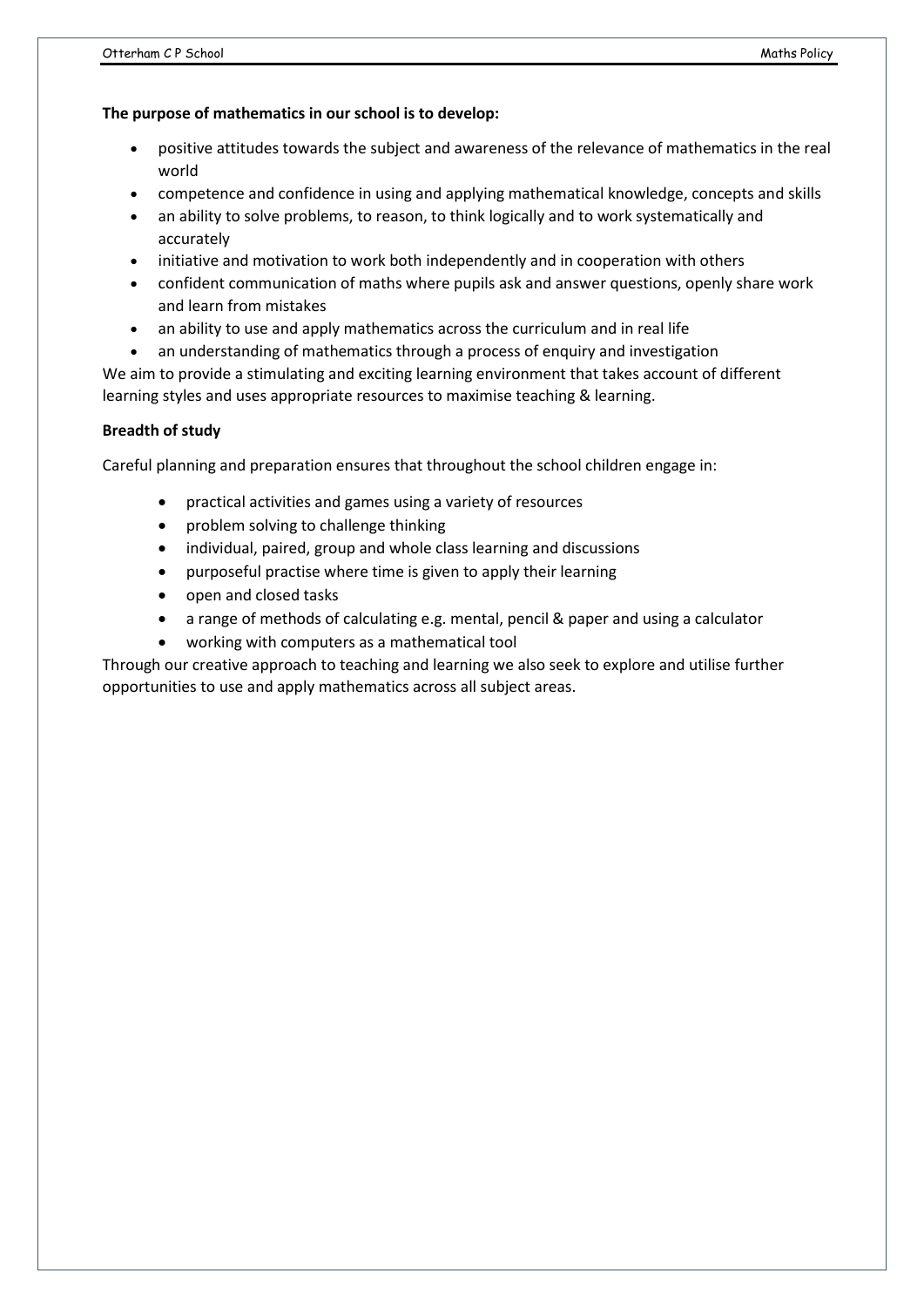## **Teachers planning and organisation**

#### **Long term planning**

The National Curriculum for Mathematics 2014, Development Matters and the Early Learning Goals (Number, Shape Space & Measure) provide the long term planning for mathematics taught in the school.

# **Medium term planning**

Years 1-6 use the White Rose Maths Hub schemes of learning as their medium term planning documents. These schemes provide teachers with exemplification for maths objectives and are broken down into fluency, reasoning and problem solving, key aims of the National Curriculum. They support a mastery approach to teaching and learning and have number at their heart. They ensure teachers stay in the required key stage and support the ideal of depth before breadth. They support pupils working together as a whole group and provide plenty of time to build reasoning and problem solving elements into the curriculum.

## **Short term planning**

The above schemes of learning support daily lesson/flipchart planning. EYFS planning is based on the medium term plans and delivered as appropriate to individual children with thought to where the children are now and what steps they need to take next.

All classes have a daily mathematics lesson where possible. In key stage one lessons are 45-60 minutes and in key stage two at least 60 minutes.

Teachers of the EYFS ensure the children learn through a mixture of adult led activities and child initiated activities both inside and outside of the classroom. Mathematics is taught through an integrated approach.

# **Special educational needs & disabilities**

(SEND) Daily mathematics lessons are inclusive to pupils with special educational needs and disabilities. Where required, children's IEP's incorporate suitable objectives from the National Curriculum for Mathematics or Development Matters and teachers keep these in mind when planning work. These targets may be worked upon within the lesson as well as on a 1:1 basis outside the mathematics lesson. Maths focused intervention in school helps children with gaps in their learning and mathematical understanding. These are delivered by trained support staff and overseen by the SENCO and/or the class teacher.

Within the daily mathematics lesson teachers have a responsibility to not only provide differentiated activities to support children with SEND but also activities that provide sufficient challenge for children who are high achievers. It is the teachers' responsibility to ensure that all children are challenged at a level appropriate to their ability.

## **Inclusion and equal opportunities**

All children are provided with equal access to the mathematics curriculum. We aim to provide suitable learning opportunities regardless of gender, ethnicity or home background.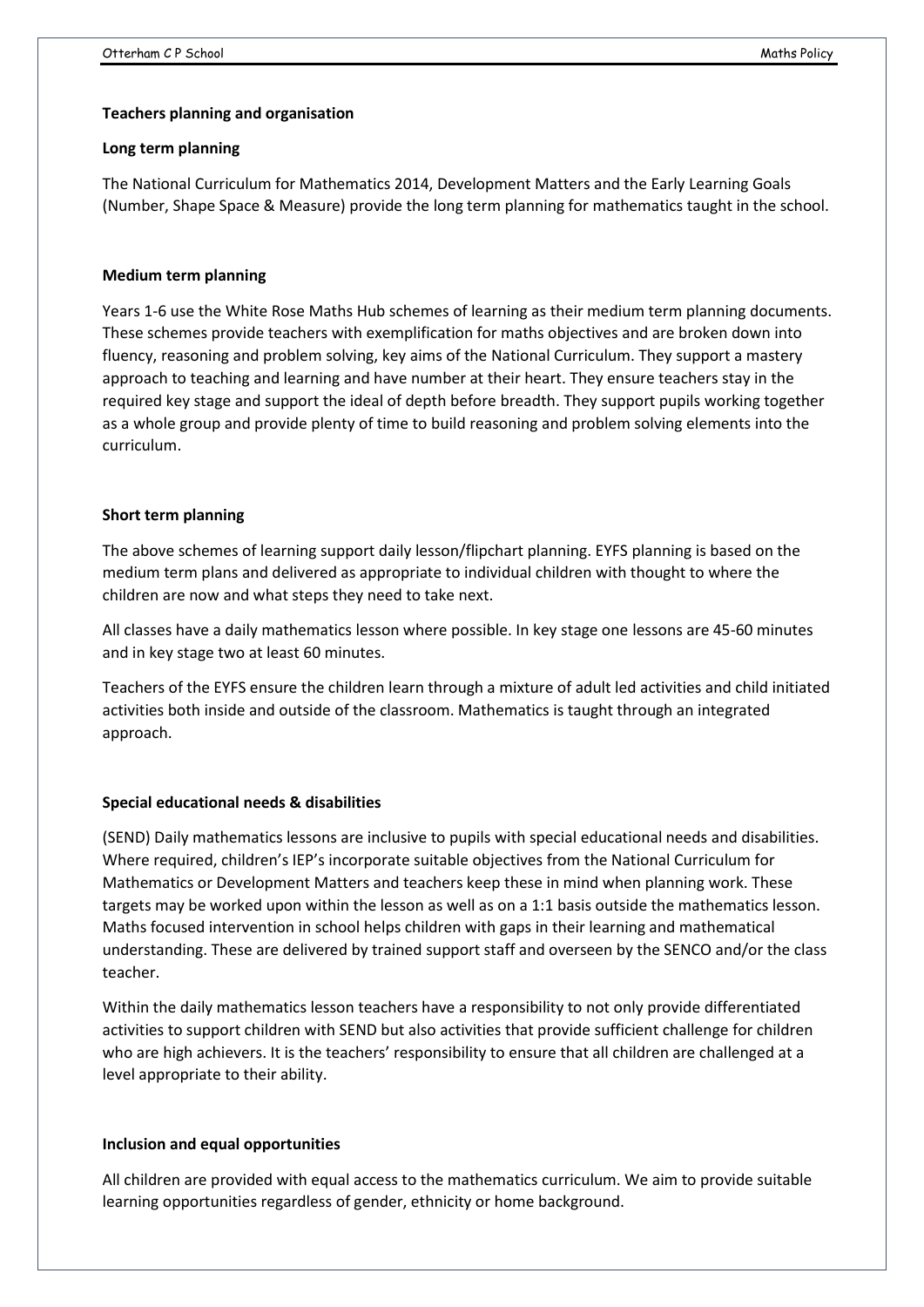## **Calculation Policy**

The calculation policy (see calculations/progression policy) has been updated in light of the new national curriculum programmes of study and discussion with class teachers.

#### **Resources**

All classrooms have a number of mathematical, age appropriate resources. Resources which are not used or required regularly are stored centrally and accessed by teachers at the beginning of a topic.

## **Marking and presentation**

Teachers are expected to adhere to the schools marking policy when marking books and presentation policy when guiding children as to how to present their work. Highlighters are used to mark the objective (green and pink).

## **Monitoring and Evaluation**

The Curriculum leaders, alongside SLT, are responsible for monitoring and evaluating curriculum progress. This is done through book scrutiny, planning scrutiny, lesson observations, pupil interviews, staff discussions and audit of resources.

#### **Assessment**

Assessment is an integral part of teaching and learning and is a continuous process.

Teachers make assessments of children daily through;

- regular marking of work
- analysing errors and picking up on misconceptions
- asking questions and listening to answers
- facilitating and listening to discussions
- making observations

These ongoing assessments inform future planning and teaching. Lessons are adapted readily and short term planning evaluated in light of these assessments.

#### **Medium term**

Termly assessments are carried out across the school using the assessment materials for each year group provided by NFER. These materials used alongside judgements made from class work support teachers in making a steps assessment for each child which in line with the assessment policy.

Pupil Progress meetings are timetabled each term for all classes. Progress of pupils is discussed and appropriate intervention considered and put in place where appropriate.

#### **Long term**

Y2 and Y6 complete the national tests (SATs) in May.